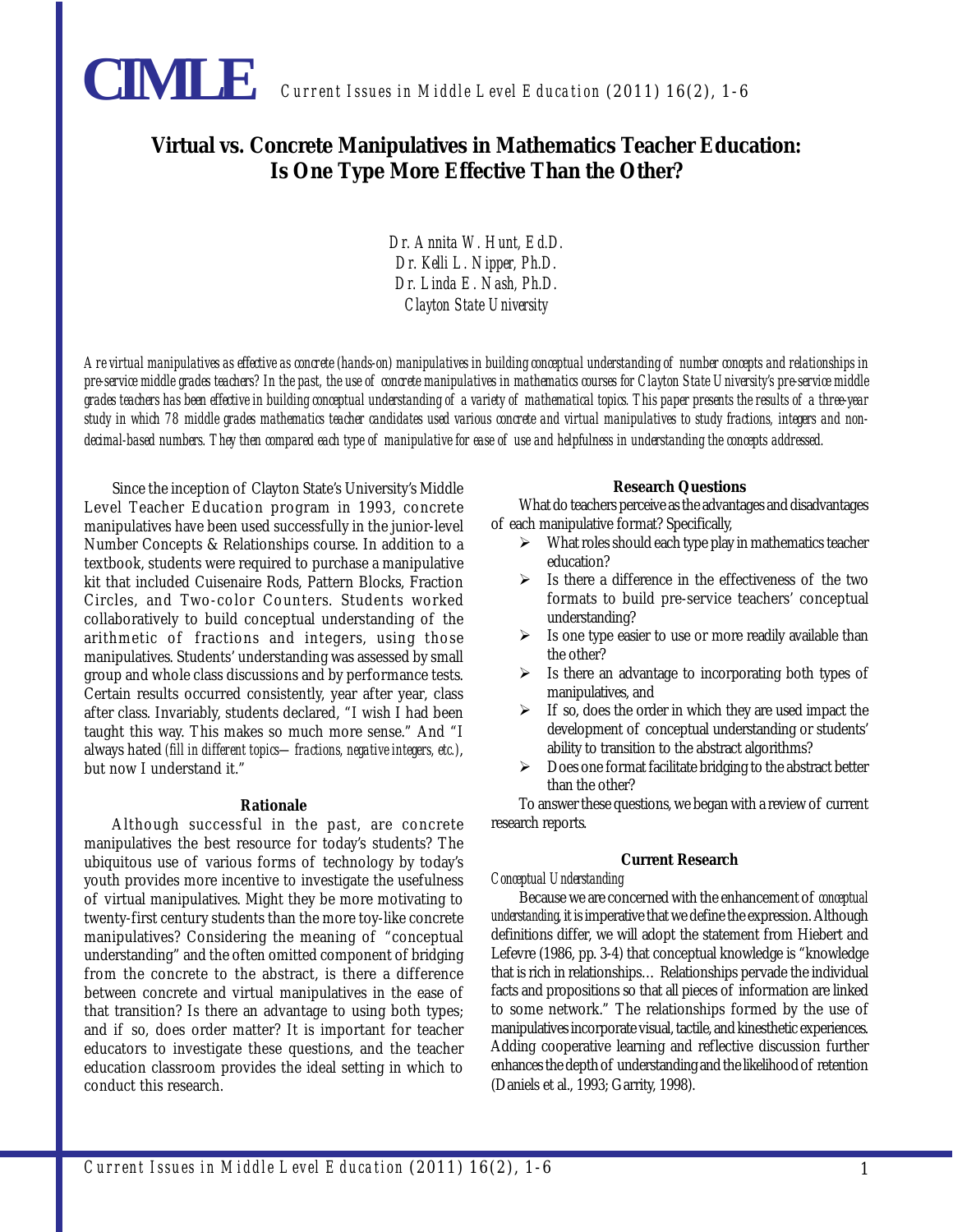## *Pedagogical Content Knowledge*

Broadening our net to include a focus on pre-service teachers' construction of conceptual understanding in a course that combines content and pedagogy, it is also important to understand the expression "pedagogical content knowledge." In *The Middle Path in Math Instruction: Solutions for Improving Math Education* (2004), Shuhua An examines mathematics teachers ability for addressing and correcting students misconceptions based on the criteria of pedagogical content knowledge. Kilpatrick notes that teachers in An's study have limited success "bridging from manipulative materials to mathematical ideas" (Kilpatrick, 2005, p. 258). Consequently, pedagogical content knowledge plays a vital role in teaching and learning. For this study, the useful implications of An's findings are (1) the importance of having teachers build their own conceptual understanding to enable them to identify and correct their students' misconceptions, and (2) the need to incorporate "bridging construction" into the course.

## *Research Involving Concrete Manipulatives*

Regarding the pedagogical impact of *concrete manipulatives*, there is a plethora of available information. Based on their own experiences, authors of the NCTM S*tandards* from 1989 and 2000 recommended giving students "experiences in using a wide range of visual representations" to solve mathematics problems (2000, p. 284). Many researchers (e.g., Van de Walle, 1973; Grouwns, 1992; Vinson et al., 1997) have found a connection between the use of manipulatives and a decrease in students' math anxiety levels. In their study of pre-service mathematics teachers, Vinson et al. (1997) reported that the use of manipulatives served a "two-fold" purpose:

First, the concrete experiences aided in pre-service teachers having a better understanding of the mathematical concepts and purposes for procedures. Secondly, the use of manipulatives assisted the pre-service teachers in learning how to teach with more than just modeling a procedure on the chalkboard (p. 8).

Research has also shown the use of manipulatives in the mathematics classroom to be motivating. In her study of high school geometry students, Garrity (1998) found that using manipulatives and cooperative groups motivated her students. She concluded, "In order to give meaning to math teaching, students are best served by learning concepts by actual manipulation of physical materials. Motivation is best accomplished when there is an active involvement with physical objects" (p. 21).

Other researchers also support the "manipulation of physical objects" as a deterrent to "pseudo-learning" (Carin & Sund, 1975, p. 338) and recommend the inclusion of "opportunities for reflection" to balance effective learning practices (Daniels et al., 1993, p. 9). In a study using concrete manipulatives in two 8<sup>th</sup>-grade pre-algebra classes, Hinzman

(1997) reports that students' mathematics performance was enhanced and their attitudes were significantly more positive than those of students from previous years.

## *Research Involving Virtual Manipulatives*

Because the advent of *virtual manipulatives* is relatively recent, the research regarding them is less prevalent than that of concrete manipulatives. Moyer et al. (2002) define a *virtual manipulative* as "an interactive, Web-based, visual representation of a dynamic object that provides opportunities for constructing mathematical knowledge"(p. 185). In addition, the authors identify one's interaction with virtual manipulatives as an example of the process of representing mathematics recommended by the NCTM *Standards*. "Because it is advantageous for students to internalize their own representations of mathematics concepts, interacting with a dynamic tool during mathematics experiences may be much more powerful for internalizing those abstractions" (Moyer et al., 2002, p. 187).

Noting that "students learn in different ways", Schackow (2006-2007, p. 10) describes several activities for which mathematics teachers can use virtual manipulatives to teach fraction concepts to middle school students. She recommends the National Library of Virtual Manipulatives (NLVM) website (http://nlvm.usu.edu/en/nav/vlibrary.html) as one that contains many worthwhile activities. Schackow, however, has expanded the list of concepts for which certain NLVM manipulatives can be used. For example, she illustrates how to use NLVM's virtual Color Chips, Geoboards, and Pattern Blocks to model computations with fractions. In addition, she lists several advantages of virtual manipulatives. They are

- ▶ Available—"Teachers may be limited in the quantities and types of concrete manipulatives available to them" (p. 10).
- ▶ Time-saving—"Teachers may not have time to make their own manipulatives" (p. 10).
- ¾ Motivating—"(Middle school) students may find working on a computer with virtual manipulatives more desirable than using concrete manipulatives that they might view as childish" (p. 10).

Schackow concludes,

Using the virtual manipulative activities discussed in this article can help students deepen their conceptual understanding of fraction computations and avoid such struggles and frustrations…(and) may lead to student exploration and classroom discussion that will enable students to make sense of fraction computations (p. 10).

Several studies compared the use of concrete and virtual manipulatives to teach mathematics. Brown (2007) conducted an experiment to determine if students who used virtual manipulatives would out-perform students who used concrete manipulatives. The subjects in her study were  $486$ <sup>th</sup>-grade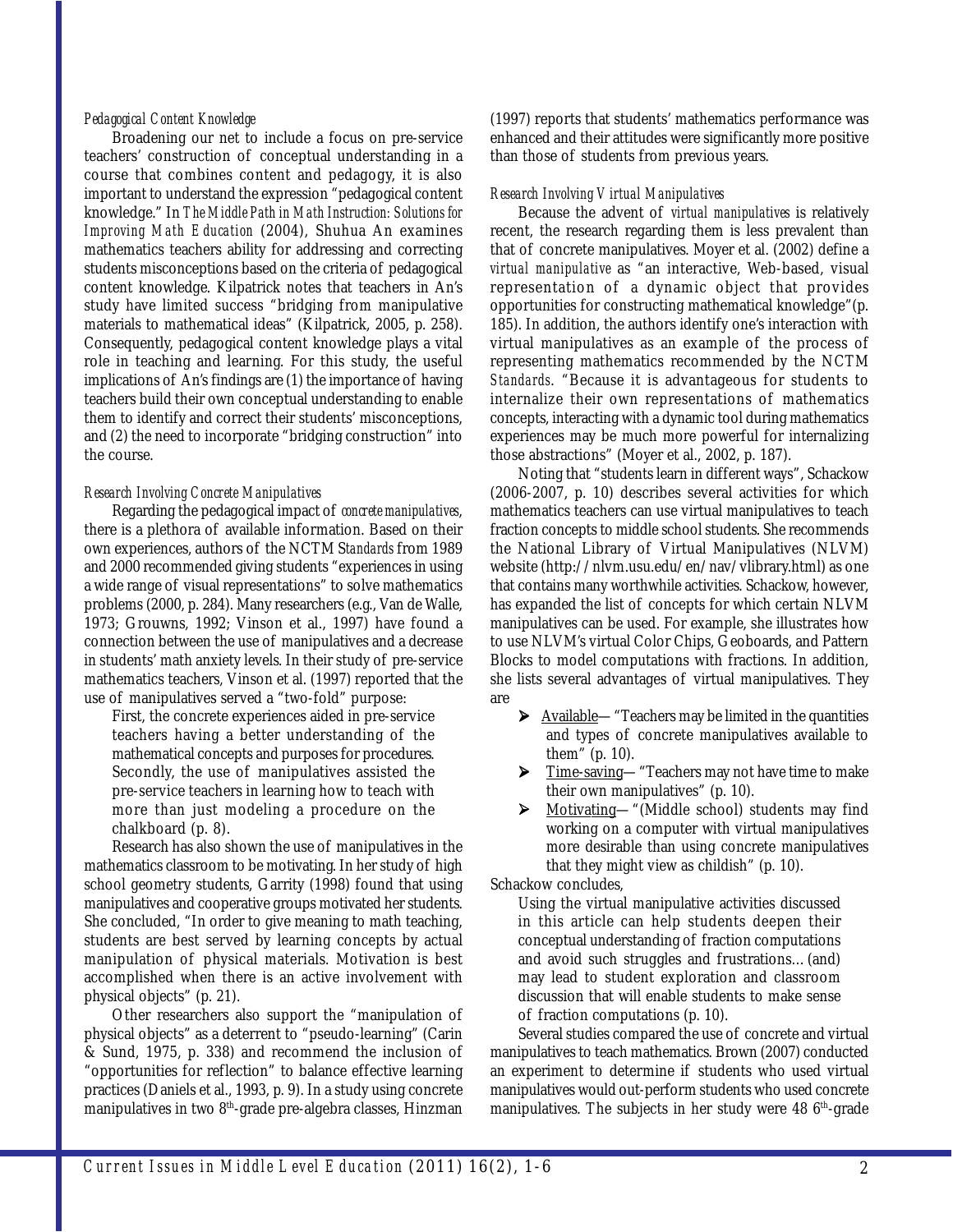students in an urban public school. Her results indicated that students who received instruction with concrete manipulatives out performed students who used virtual manipulatives, but that both types of manipulatives enhanced the learning environment. Brown's results are suspect, however, since there were differences in the academic ability of the two groups. In addition, the types of virtual manipulatives used (Fraction Bars) were different from the types of concrete manipulatives used (Pattern Blocks). Both differences could have influenced the results.

In their classroom study, Reimer and Moyer (2005) investigated virtual manipulatives, reporting increased success teaching fractions with virtual manipulatives over paper-andpencil instruction. They also indicate that an advantage of virtual manipulatives is that they provide a connection between dynamic images and abstract symbols (pp. 10-11). Brown (2007) noted the advantage that virtual manipulatives take less time to manipulate.

Other studies, such as those done by Olkun (2003) and Dorward & Heal (1999), indicate that virtual manipulatives are as engaging and provide equally as strong an effect on mathematical understanding as do concrete ones. These mixed findings led us to question what preservice teachers perceive as the advantages and disadvantages of each format of manipulative in teacher education.

## *Implications for Teacher Education*

A survey conducted in Australia by Howard et al. (1997) to determine the use of manipulatives among primary and secondary mathematics teachers raised questions regarding the issue of whether teachers' acceptance of the usefulness of manipulatives has "a solid conceptual base" (p.9). The researchers also indicated that "there is a clearly expressed need…for further training in the use of manipulatives in mathematics teaching", a fact that "has implications for both pre-service teacher education programs and teacher development sessions" (p. 9). Surely the same need exists in the United States. The NCATE/NCTM Program Standards (2003) for Middle Level Mathematics Teachers support investigation of the role of virtual manipulatives in the teaching and learning of mathematics.

Perhaps the most compelling charge regarding the role of virtual manipulatives in mathematics education comes from two Turkish educators, Durmus & Karakirik (2006). They define a *concrete experience in a mathematics context*

not by its physical or real-world characteristics but rather by how meaningful (are the) connections it could make with other mathematical ideas and situations…Hence, it is very important to encourage learners to reflect on actions they make in order to be able to perceive mathematical processes as objects. (p. 3)

They further advocate, "every student should be given an opportunity to play with manipulatives. Just a demonstration by a teacher is not sufficient to realize their full potential and not in line with the theoretical rationale of their usage since they are meaningful to the extent they involve interactive activities" (p. 4). Durmus & Karakirik concur that "manipulative materials should be used in conjunction with exploratory and inductive approaches" (p. 4) and conclude that

"Most manipulatives in mathematics simply implement the 'learning **with** model' approach. However, educators also need to consider the possibility of designing manipulatives employing the 'learning **to** model' approach since full potential of any technological device could be achieved through its usage as a communication tool to model the concepts and relations at hand." (p. 6) (Italics and bolding added.)

## **Our Study**

## *Theoretical Framework*

In general, incorporating manipulatives in teacher education has a two-fold purpose:

- $\triangleright$  To aid in " teachers having a better understanding of the mathematical concepts and purposes for procedures" and
- $\triangleright$  To assist them in "learning how to teach with more than just modeling a procedure on the chalkboard" (Vinson et al., 1997).

Our study goes a step further to include a third purpose:

¾ To engage pre-service teachers in an investigation of the differences in effectiveness of concrete and virtual manipulatives to build understanding of mathematical concepts.

This paper presents the results related to our third objective.

#### *The Participants*

Fall semester 2008, 2009, and 2010, a total of seventyeight aspiring middle grades mathematics teachers were enrolled in Clayton State's junior-level Number Concepts course. Eleven were male and 67 were female. There were 39 African Americans, 31 Caucasians, 4 Asians and 4 Hispanics.

## *The Method*

The course met for 75 minutes twice a week. In 2008, demonstrations by the instructor with concrete manipulatives were followed by students working collaboratively to perform one of the following exercises: (1) find equivalent fractions; (2) add, subtract, multiply and divide fractions; (3) add, subtract, and multiply integers; and (4) add and subtract nondecimal-based numbers. Concrete manipulatives used included Pattern Blocks, Fraction Circles, Cuisenaire Rods, Two-color Counters, and Color Tiles with a (paper) Chip Abacus. Following the use of concrete manipulatives, homework assignments sent students to specific websites to investigate those same concepts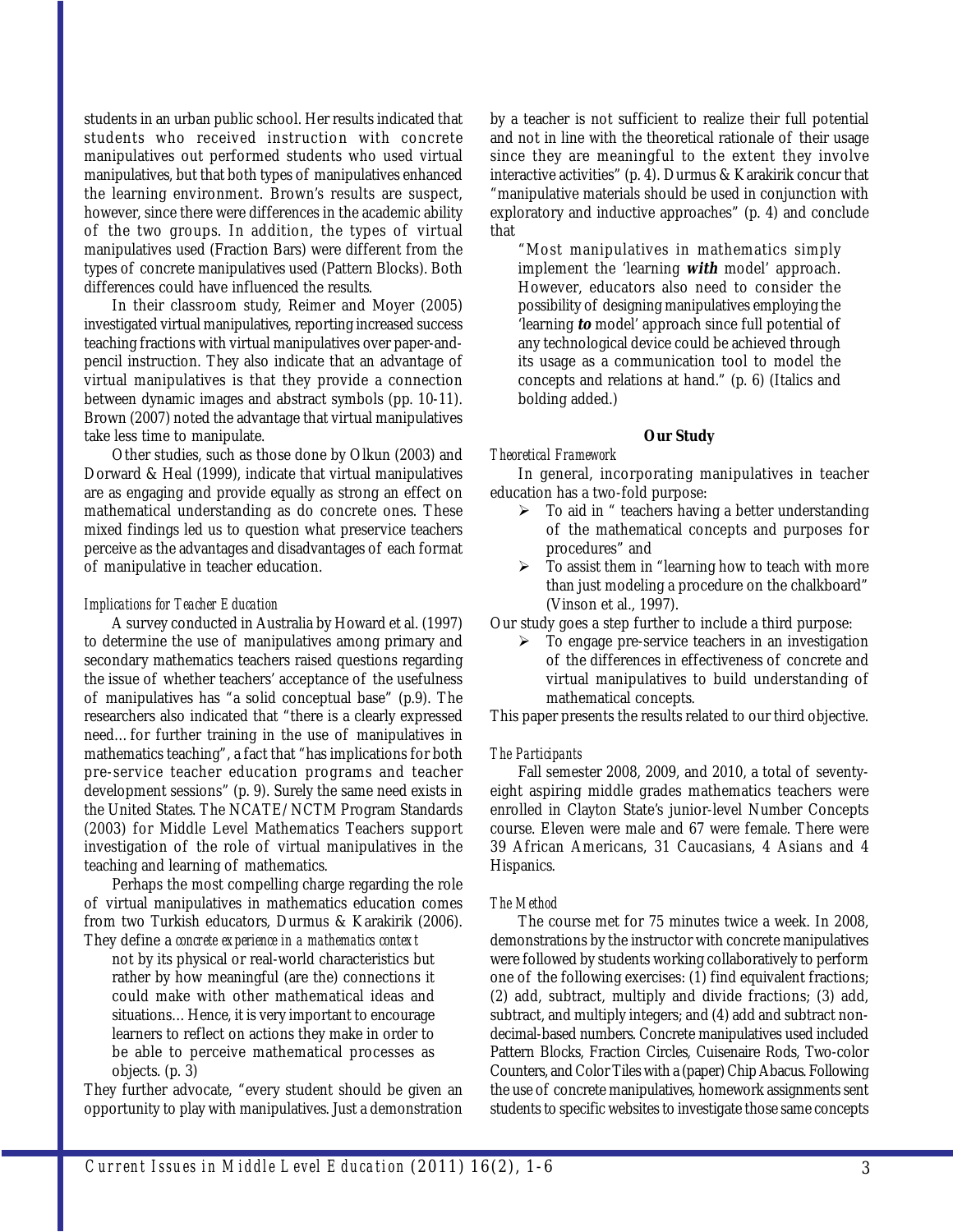using virtual manipulatives. After each concept was studied using both concrete and virtual manipulatives, students completed a survey in which they compared the two types of manipulatives for *ease of use*, *helpfulness to build conceptual understanding*, and *other advantages and disadvantages* of each.

In an attempt to compensate for possible confounding of results, the instructor attempted to alternate the order of concrete and virtual formats with the 2009 and 2010 classes. In both semesters, the attempts proved to be problematic for several reasons. Although Clayton State's students are required to have access to laptop computers, invariably several computers were inoperable. In addition, simultaneous Internet connection for multiple computers proved to be an issue, making the 75-minute class period insufficient for both instruction and practice to occur. However, when these issues occurred each semester, students were regrouped so that every student had computer access in order take advantage of the available resources. Ultimately, by fall 2010 it was becoming more evident that students found concrete manipulatives to be both easier to use and to understand and that using virtual manipulatives second seemed to work well as a bridge between concrete and abstract thinking.

## *Means of Assessment*

After each concept was studied using both concrete and virtual manipulatives, students completed a survey in which they compared the two types of manipulatives for *ease of use*, *helpfulness to build conceptual understanding*, and *other advantages and disadvantages* of each. (Homework assignments and surveys may be found at http://cims.clayton.edu/ahunt/ RESEARCH%20HOMEPAGE.htm.

#### *Results*

The qualitative data resulting from the surveys were quite interesting and informative. A comparison of participants' responses regarding e*ase of use* and *helpfulness for understanding* by manipulative format and across concepts yielded the following results:

- $\geq$   $\approx$  76% found concrete manipulatives *easier to use* than virtual manipulatives
- > ≈ 82% found concrete *more helpful for understanding* than virtual manipulatives.

Table 1 below lists the participants' perceptions of the advantages and disadvantages of each manipulative format.

# **Table 1**

*Virtual vs. Concrete: Perceived Advantages and Disadvantages*

| Concrete                                                          | Virtual                                                         |
|-------------------------------------------------------------------|-----------------------------------------------------------------|
| o Simpler, more moveable                                          | ○ Immediate feedback—you know when it's right or                |
| o Tactile experience adds a dimension of learning                 | wrong                                                           |
| o Allows student to be more creative selecting pieces             | $\circ$ Easier to maneuver and keep together                    |
| Student has more control                                          | $\circ$ A lot quicker to grasp the concept                      |
| <b>Process is traceable</b>                                       | Offer a larger variety of experiences                           |
| Allows trial and error                                            | Allow more complex operations to be learned<br>O                |
| $\circ$ Units are easier to distinguish, make the whole easier to | o Catches the attention of the "technology generation"          |
| see                                                               | o Actually have to relate (what you're doing with the           |
| $\circ$ Easier to relate to real-world applications               | manipulatives) to the numbers                                   |
| o Less expensive than technology                                  | More accessible at home than the concrete ones<br>$\Omega$      |
| o Allows me to be more cognitive of the operations I am           | Gives step-by-step instruction, making me see what I<br>$\circ$ |
| performing                                                        | was really doing                                                |
| o Requires more thinking                                          | Makes integer subtraction a lot more clear<br>$\circ$           |
| $\circ$ Do not make me feel rushed                                | Gives hints if you get the answers wrong<br>O                   |
| $\circ$ I was able to think about what it actually means to       | Would keep students' attention<br>O                             |
| multiply and divide fractions                                     | Often provides explicit connections between visual and<br>O     |
| o Students can be more creative                                   | symbolic representations                                        |
| $\circ$ Allows teacher to involve the whole class in an           |                                                                 |
| interactive lesson                                                |                                                                 |
| $\circ$ It broke the concepts down for me in a way that I will    |                                                                 |
| never forget.                                                     |                                                                 |
| o Makes the concept stick better                                  |                                                                 |
| o Allow information to be received visually and                   |                                                                 |
| kinesthetically                                                   |                                                                 |
| o Helps me understand the concepts better                         |                                                                 |
| o "Clarifies misconceptions and builds connections                |                                                                 |
| between mathematical concepts and representations,                |                                                                 |
| encouraging more precise and richer understandings"               |                                                                 |

Advantages

*Current Issues in Middle Level Education* (2011) 16(2), 1-6 4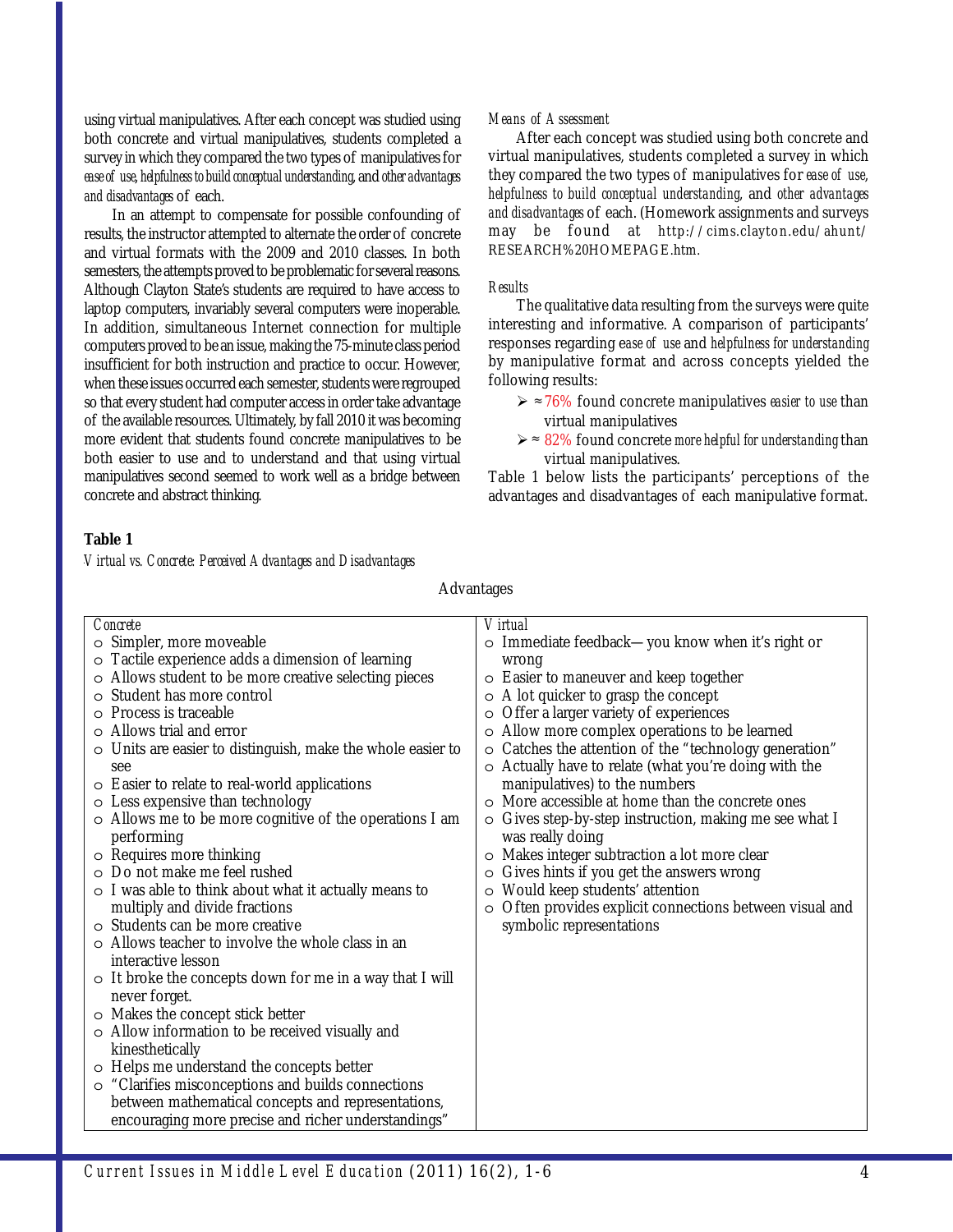## **Table 1 continued**

*Virtual vs. Concrete: Perceived Advantages and Disadvantages*

| <b>Disadvantages</b>                                           |                                                            |
|----------------------------------------------------------------|------------------------------------------------------------|
| Concrete                                                       | <i>Virtual</i>                                             |
| o Limited in the fractions that can be used (i.e., you have    | $\circ$ Can't actually touch them                          |
| only a few denominators)                                       | o No instructions on how to enter a problem                |
| $\circ$ Can't actually see the numbers on the manipulatives so | o Models for some content not yet available                |
| you may miss the concept                                       | o Sometimes forces you to think abstractly                 |
| o Requires internal affirmation rather than external*          | o More suitable for use after a student who's already      |
| • No feedback on whether you are right or wrong**              | mastered the concept                                       |
| $\circ$ Not very challenging                                   | o Some make it too easy                                    |
| O Doesn't allow you to add or subtract fractions in your       | $\circ$ Computers do the work for the students so they are |
| head                                                           | able to guess the correct answer                           |
|                                                                | o May limit the teacher's ability to follow the students'  |
|                                                                | thought processes                                          |
|                                                                | o I sometimes take the technology for granted and don't    |
|                                                                | obtain a full understanding as to why a problem is         |
|                                                                | solved a certain way                                       |
|                                                                | o It sometimes forces you to think abstractly              |
|                                                                | o Takes away for the "hands and mind to work together"     |
|                                                                | o Might feel like "do" vs. "learn/explore"                 |
|                                                                | O Doesn't allow you to layer pieces to see equivalences    |
|                                                                | O Doesn't really make you find the answer on your own      |
|                                                                |                                                            |

**\*** Depending on your perspective, this could be an *advantage*, especially for prospective teachers.

**\*\*** One student said, "You have to figure it out for yourself!"

#### *Conclusions*

The results of this study clearly indicate that the pre-service teachers who participated found concrete manipulatives to be easier to use and more helpful in building conceptual understanding. Each group of students, however, made comments regarding the advantages of using both types of manipulatives. For example, one said, "I think that both virtual and concrete manipulatives are beneficial for learning the material." Another noted, "I feel confident that if I use both methods, concrete and virtual, (students) will gain a better understanding of fractions overall." Still another stated her belief that "using (both) concrete and virtual manipulatives will help me to differentiate instruction."

Students also expressed the opinion that the order in which the manipulatives are used is important. Most thought experience with the concrete should precede experience with the virtual. One student plans on "using concrete manipulatives first in my classroom and then virtual manipulatives for mastering the math information." Others commented, "the concrete manipulatives won me over as a good method for learning the concept and the virtual manipulatives are a good method for enforcing the concept" and certain virtual manipulatives "would be more suitable for a student that has already mastered the concept instead of for a student who is just beginning to learn the concept." Another noted that "using virtual before concrete can be counterproductive. Computers will do the work for the students so they are able to guess the correct answer and then receive immediate feedback."

In addition to the reasoning about order, an interesting phenomenon occurred. Virtual manipulatives seemed to create a natural bridge from the concrete to the abstract. Students were able to see the connection between the virtual processes and the paper-and-pencil algorithms they had memorized in elementary middle school. On at least one occasion when instructions on how to enter a particular problem virtually were not available, one student worked backwards from the algorithm to figure it out, commenting that using virtual manipulatives "sometimes forces you to think abstractly." Another said, "There is no way I could have done this abstractly without using manipulatives first. It helped me to see the logic behind it all." In summary, our three-year study seems to indicate that:

- $\triangleright$  Incorporating both types of manipulatives into the instruction of prospective mathematics teachers not only helps them to build their own conceptual understanding but also provides them with sound pedagogical strategies for use with their future students.
- $\triangleright$  Concrete manipulatives appear to be more effective for building pre-service teachers' conceptual understanding, with virtual manipulatives used to reinforce those concepts.
- ¾ The majority of students found concrete manipulatives to be easier to use but not necessarily more readily available than virtual ones.
- $\triangleright$  There seems to be a definite advantage to incorporating both types of manipulatives.